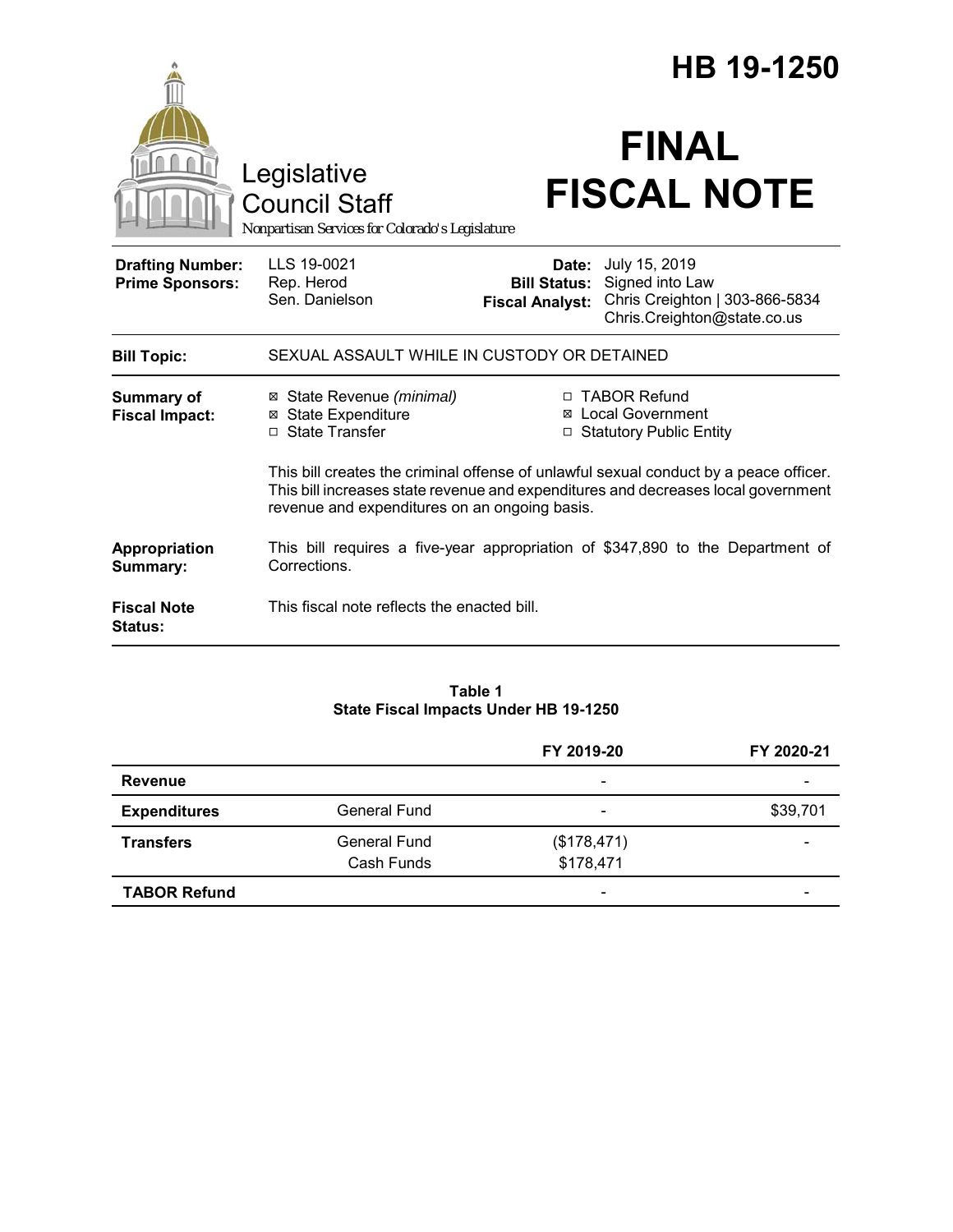## **Summary of Legislation**

Under current law, sexual assault is generally a class 4 felony and unlawful sexual contact is a class 1 misdemeanor subject to modified sentencing as an extraordinary risk crime. This bill creates the crime of unlawful sexual conduct by a peace officer which is classified as a class 3 felony when sexual intrusion or penetration is inflicted on the victim and a class 4 felony when the victim is subject to unlawful sexual contact. Victim consent is not a defense to sexual contact by a peace officer. An offender convicted of unlawful sexual contact must register as a sex offender and an offender convicted of class 3 felony unlawful sexual conduct is subject to lifetime supervision.

### **Comparable Crime Analysis**

Legislative Council Staff is required to include certain information in the fiscal note for any bill that creates a new crime, changes the classification of an existing crime, or changes an element of an existing crime. The following sections outline data on crimes that are comparable to the offense in this bill and discuss assumptions on future rates of criminal convictions under the bill.

**Prior conviction data**. This bill creates the new offense of unlawful sexual conduct by a peace officer which is a class 3 or 4 felony depending on the circumstance. To form an estimate on the prevalence of this new crime, the fiscal note analyzed the existing offense of sexual assault (class 4 felony) and unlawful sexual contact when the victim is in custody of law enforcement or detained in a hospital (class 1 misdemeanor) as comparable crimes. Data on sexual assault or contact by an officer on a victim not in custody is not available.

- *Sexual assault while in custody or detained.* From 2016 to 2018, 3 offenders have been convicted and sentenced for sexual assault when the victim is in the custody of law enforcement or detained in a hospital. Of the persons convicted, 2 were male and 1 did not have a gender identified. Demographically, 1 was White, 1 was African American, and 1 did not have a race identified. One offender was sentenced to the Department of Corrections (DOC) and the other two were sentenced to jail followed by probation.
- *Sexual contact while in custody or detained.* From 2016 to 2018, 4 offenders have been convicted and sentenced for sexual contact when the victim is in the custody of law enforcement or detained in a hospital. Of the persons convicted, 3 were male, 1 was female. Demographically all 4 were White and all 4 were sentenced to county jail.

**Assumptions.** While this bill is not expected to increase the number of criminal case filings for sexual offenses committed by a peace officer, it is assumed that 2 offenders will be convicted and sentenced to DOC in a five-year period as follows:

• 1 offender will be convicted every 5 years for class 3 felony unlawful sexual conduct by a peace officer with sexual intrusion or penetration and spend a greater amount of time in prison and on parole than under current law. Under current law, an offender convicted of a class 4 felony sex crime spends an average of 25 months in the DOC and 27.6 months on parole after release. An offender convicted under a class 3 felony sex crime under this bill will spend an average of 78.9 months in DOC followed by 46.6 months on parole.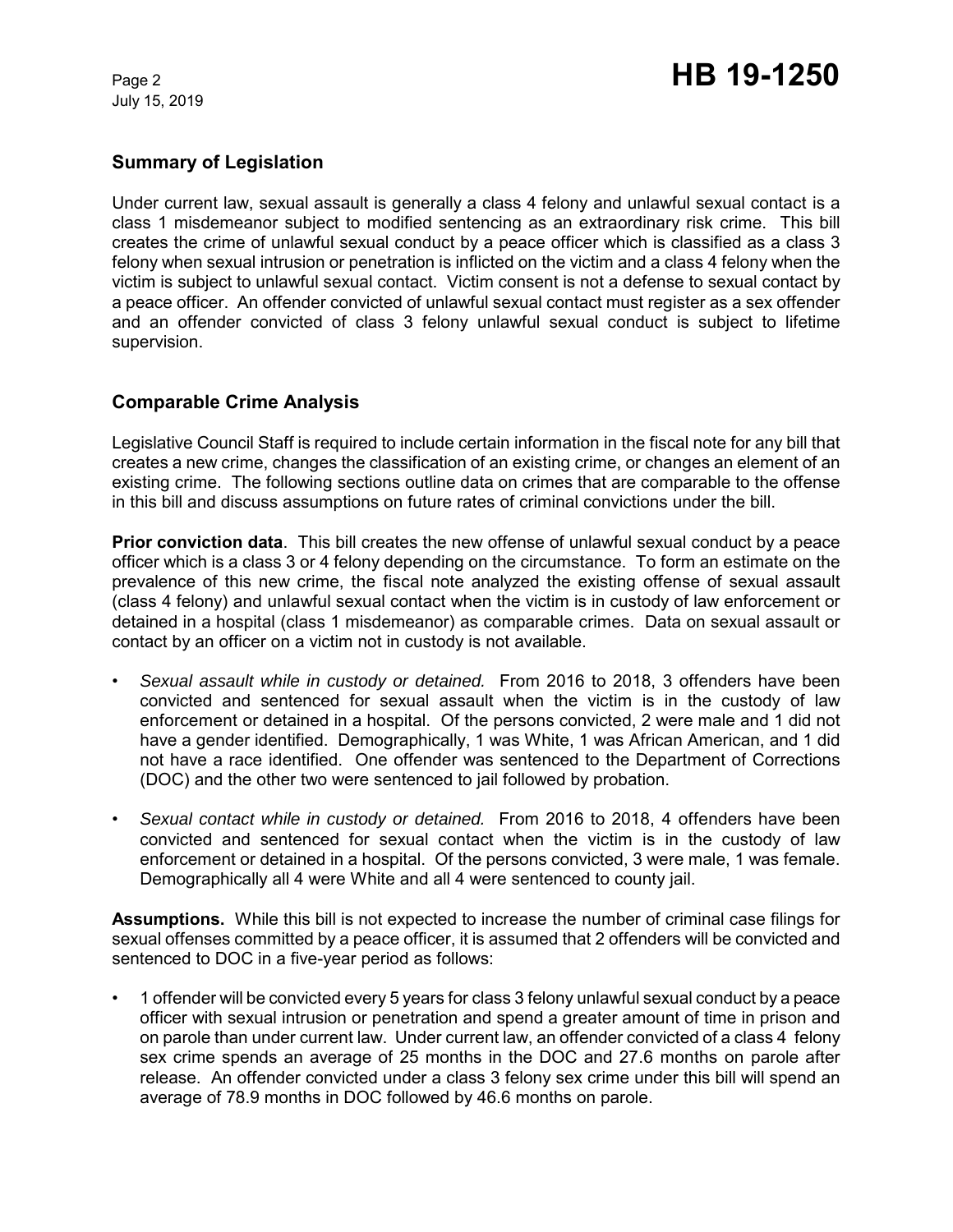• 1 offender will be convicted every 5 years for class 4 felony unlawful sexual conduct by a peace officer from sexual contact and will spend an average of 25 months in the DOC and 27.6 months on parole. Under current law an offender could be sentenced to up to 24 months in county jail for a class 1 misdemeanor sexual contact.

Visit leg.colorado.gov/fiscalnotes for more information about criminal justice costs in fiscal notes.

### **State Revenue**

By creating the offense of unlawful sexual conduct by a peace officer this bill increases state revenue from criminal fines and court fees by a minimal amount beginning in FY 2019-20, credited to the Fines Collection Cash Fund, various other cash funds in the Judicial Department, and the General Fund. Currently, a class 1 misdemeanor has a fine range of \$500 to \$5,000, a class 4 felony has a fine range of \$2,000 to \$500,000, and a class 3 felony has a fine range of \$3,000 to \$750,000. Offenders convicted of unlawful sexual conduct by a peace officer will be subject to a greater fine amount for similar offenses than under current law. Additionally, court fees may be imposed on a case-by-case basis for a variety of court-related costs, such as probation supervision, drug surcharges, or late fees. Because the courts have the discretion of incarceration, imposing a fine, or both, a precise state revenue impact cannot be determined. Criminal fine and court fee revenue is subject to TABOR, however under the March 2019 Legislative Council Staff forecast, a TABOR surplus is not expected in FY 2019-20 or FY 2020-21.

### **State Transfers**

This bill requires a transfer of \$178,471 from the General Fund to the Capital Construction Fund in FY 2019-20. These funds must then be appropriated to the Corrections Expansion Reserve Fund. This amount is required to cover future DOC capital construction and may be used by the DOC for prison construction, expansion, or renovation projects that are approved by the General Assembly. DOC capital construction costs from the projected increase in prison population under this bill are discussed in the State Expenditure section.

### **State Expenditures**

Beginning in FY 2019-20, this bill increases workload and costs in the Judicial Department and agencies that provide representation to indigent persons. It also increases Department of Corrections costs by \$347,890 as shown in Table 2. These impacts are discussed below.

**Judicial Department***.* This bill will increase costs and workload for the trial courts in the Judicial Department. Unlawful sexual conduct by a peace officer cases will take longer to try and cases that previously would have been tried in county court will now be tried in district court. Costs and workload may also increase in the agencies that provide representation to indigent persons, including the Office of the State Public Defender and the Office of Alternate Defense Counsel. This will be offset by a decrease in costs and workload for the Division of Probation because offenders currently sentenced to probation will instead be sentenced to DOC. Overall, given the low number of case filings expected, it is assumed that this workload can be accomplished within existing appropriations. Should a change in funding be required for any agency or division with the Judicial Department, the fiscal note assumes it will be addressed through the annual budget process.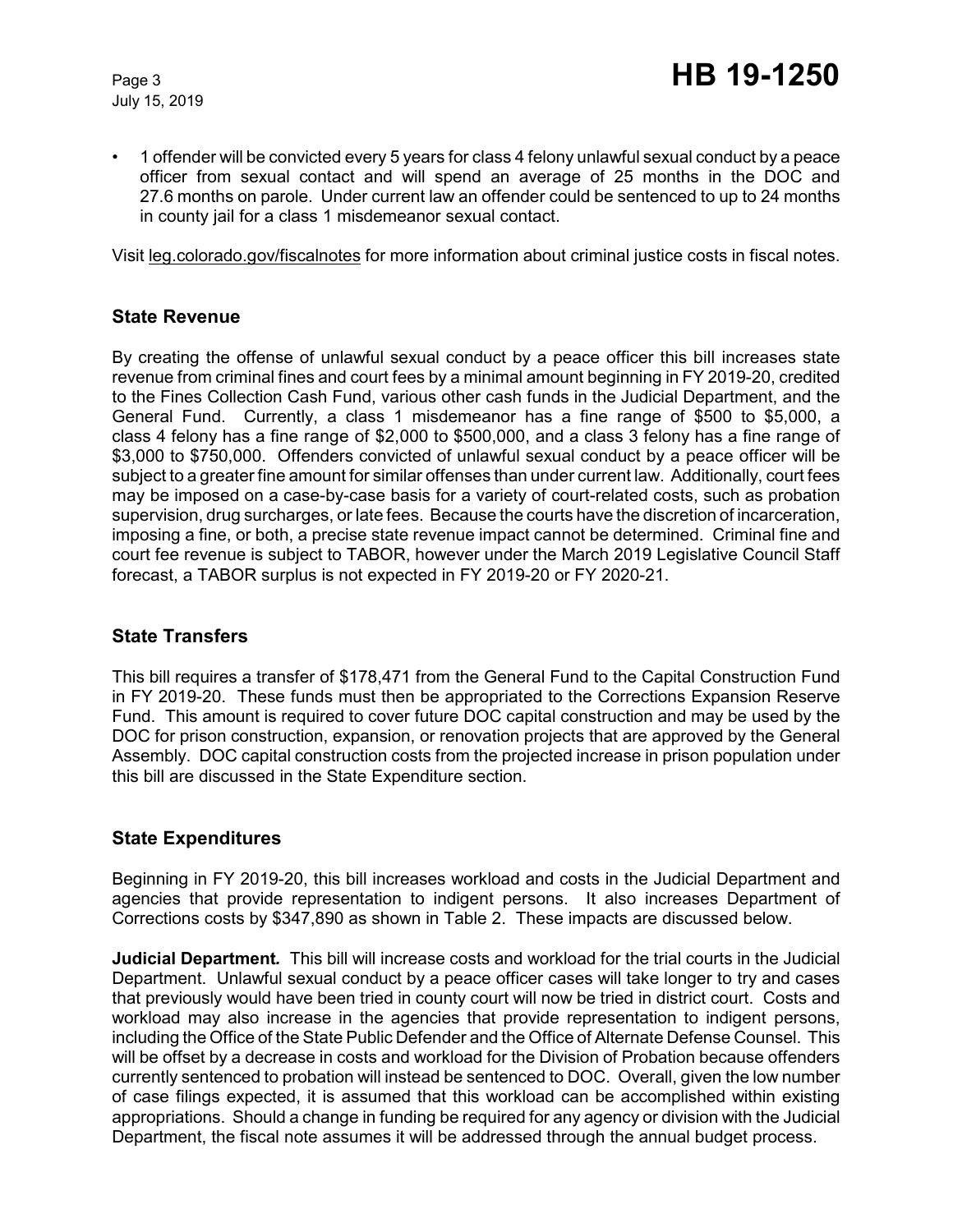**Department of Corrections - Five-year fiscal impact.** Based on the assumptions provided in the Comparable Crime Analysis section, this bill increases prison operating, capital construction, and parole costs for the DOC by a total of \$347,890 over the five-year period beginning in FY2019-20. This five year impact includes \$178,471 for capital construction as described in the State Transfers section and \$169,419 for jail and parole operating costs for the five year period as shown in Table 2. The fiscal note assumes no prison impact will occur in the first year due to the amount of time required for criminal filing, trial, disposition and sentencing of each case. Once an offender is released from prison, he or she is assigned to parole. Additional appropriations adjustments, if needed, will be addressed through the annual budget process based on prison population and future bed impact projections.

|                    | <b>Prison Bed Impact</b> |                              | <b>Parole Impact</b>         |               |                              |                   |
|--------------------|--------------------------|------------------------------|------------------------------|---------------|------------------------------|-------------------|
| <b>Fiscal Year</b> | <b>Number</b>            | Operating<br>Cost            | <b>Construction</b><br>Cost* | <b>Number</b> | <b>Operating</b><br>Cost     | <b>Total Cost</b> |
| FY 2019-20         | 1.0                      | $\qquad \qquad \blacksquare$ | \$178,471                    |               | $\qquad \qquad \blacksquare$ | \$178,471         |
| FY 2020-21         | 1.0                      | \$39,701                     | $\overline{\phantom{0}}$     |               | -                            | \$39,701          |
| FY 2021-22         | 1.0                      | \$39,701                     |                              | 0.9           | \$4,215                      | \$43,916          |
| FY 2022-23         | 1.0                      | \$39,701                     |                              | 1.0           | \$4,610                      | \$44,311          |
| FY 2023-24         | 1.0                      | \$39,701                     | $\qquad \qquad \blacksquare$ | 0.4           | \$1,790                      | \$41,491          |
| <b>Total Cost</b>  |                          | \$158,804                    | \$178,471                    |               | \$10,615                     | \$347,890         |

**Table 2 Prison and Parole Costs Under HB 19-1250**

 *\* Capital construction costs are based on the highest bed impact during the five-year period.* 

### **Local Government Impact**

Beginning in FY 2019-20, this bill is expected to decrease local government revenue, costs, and workload as described below. The exact impact to a particular local government will vary depending on the number of offenses committed within its jurisdiction.

**District attorneys**. The bill increases costs and workload for district attorneys to prosecute unlawful sexual conduct cases, which will take longer under this bill. District attorney offices are funded by counties, with each county in a judicial district contributing based on its population.

**County jails.** Based on the assumptions listed in the Comparable Crime Analysis section, the bill will decrease county jail costs because an offender convicted of unlawful sexual contact by a peace officer as part of his or her employment duties will no longer be able to be sentenced to county jail. Under current law, the state reimburses county jails for housing state inmates. Based on a 2018 Joint Budget Committee Staff county jail survey, the average cost to house an offender in a county jail is \$98.83 per day, but varies significantly from \$43.65 to \$350.21 per day depending on the county. For the current fiscal year, the state reimburses county jails at a daily rate of \$54.93.

**Denver County Court.** The bill decreases revenue, costs and workload for the Denver County Court, which is managed and funded by the City and County of Denver, which will no longer try misdemeanor sexual contact cases involving a peace officer offender under the bill. Probation services in the Denver County Courts may also have decreased revenue, costs, and workload.